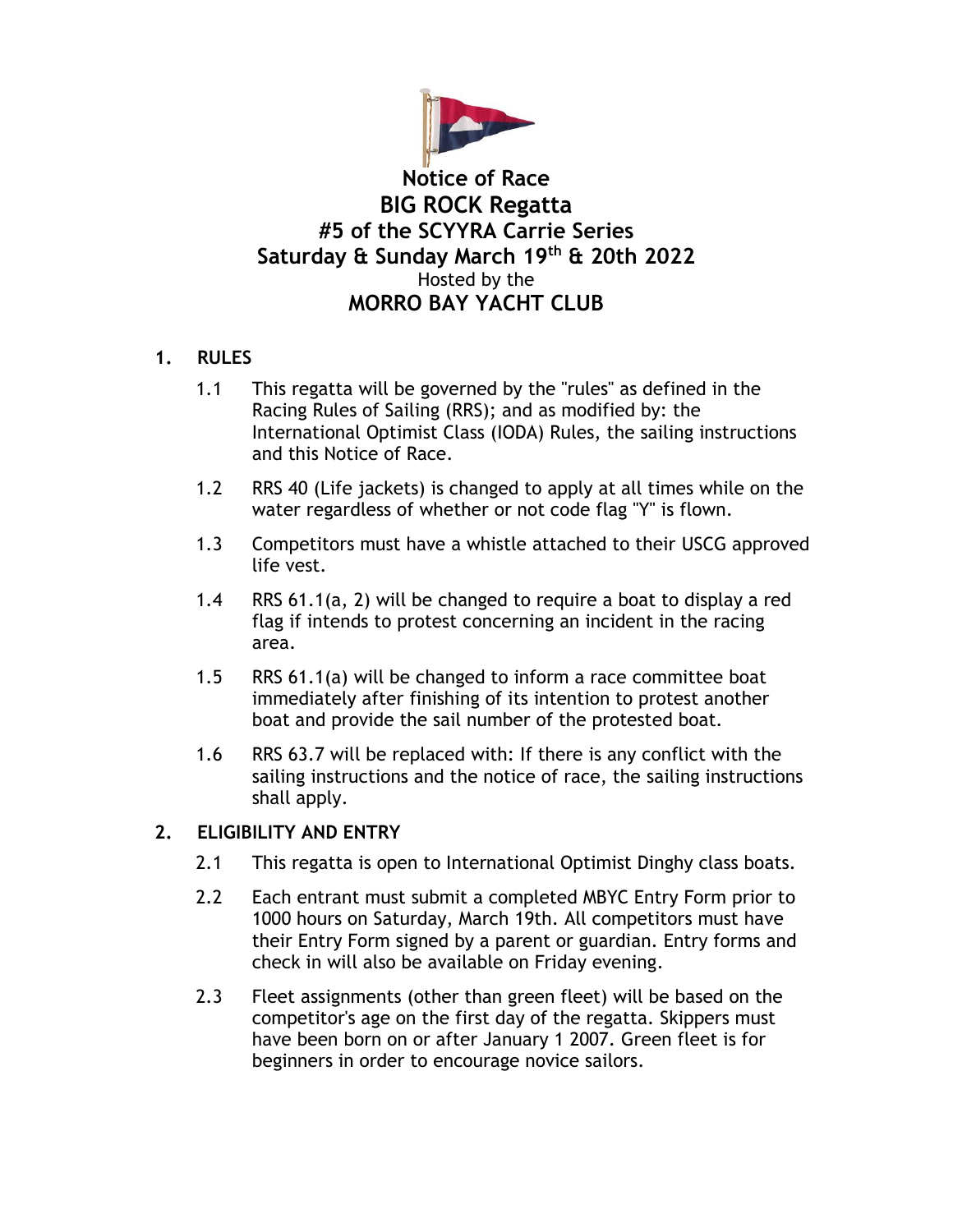## **3. FEES**:

The cost to enter the regatta is \$50.00. Late entry fee after March 13<sup>th</sup> will be \$60.00. The fee includes, racing, and a regatta T-shirt. Lunches will **NOT** be available at the event. The view of the Rock is free.

We encourage on-line registration at: http://www.mbyc.net/big-rockregatta

## **4. SCHEDULE**

## **SATURDAY March 19**

| 0800-1000 hrs | Registration and Check-In                                         |
|---------------|-------------------------------------------------------------------|
| 1000 hrs      | Entry Deadline / Competitors' Meeting                             |
| 1015 hrs      | Coaches' / Support Boat Registration and Briefing                 |
| 1155 hrs      | Warning Signal for First Race<br>(Subsequent races to start ASAP) |

## **SUNDAY March 20**

1125 hrs Warning Signal for First Race (Subsequent races to start ASAP).

Ten (10) races are scheduled: The race committee will try to get as many races on Saturday as is practical. The remaining races of the scheduled ten will be run on Sunday. Note; the Race Committee may run fewer races than the scheduled ten at its discretion.

There will be an on-the-water lunch break between races both days.

#### **5. AFTER RACING**

Refreshments and Awards Presentation

#### **6. SAILING INSTRUCTIONS**

The Sailing Instructions will be available at the MBYC check-in table beginning Friday evening March 18th

## **7. VENUE**

Race Committee intends for Green Fleet and Championship fleets to race in separate starts TBD. An alternate course for Green fleet may be used between the mooring fields in the southern part of the navigable channel.

## **8. COURSES**

Courses will be primarily windward, leeward with some possible reaching legs.

#### **9. SCORING**

The Low Point Scoring System of RRS Appendix A will apply. Two (2) races must be completed to constitute a regatta. Appendix A2 is modified as follows: If five or more races are completed the boats score will be the total of her scores excluding her worst score.